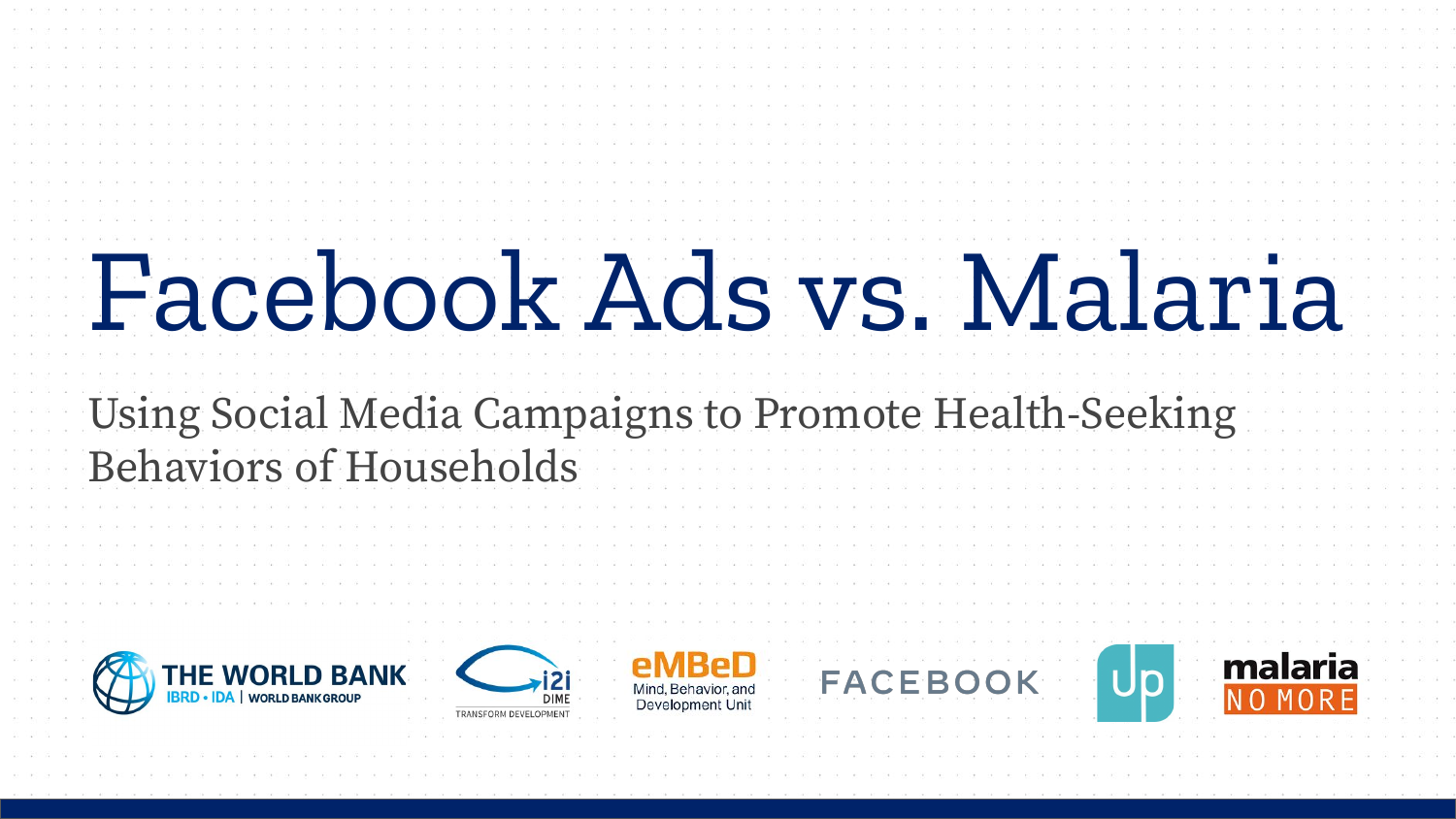| <b>Opportunity + Problem</b>                            |  |  |  |  |
|---------------------------------------------------------|--|--|--|--|
| 1/2 adults in the world own a smartphone.               |  |  |  |  |
| Those that don't, tend to live in poor and rural areas. |  |  |  |  |
| Malaria affects people in poor, rural areas             |  |  |  |  |
| Can Facebook ads help against malaria?                  |  |  |  |  |
|                                                         |  |  |  |  |
|                                                         |  |  |  |  |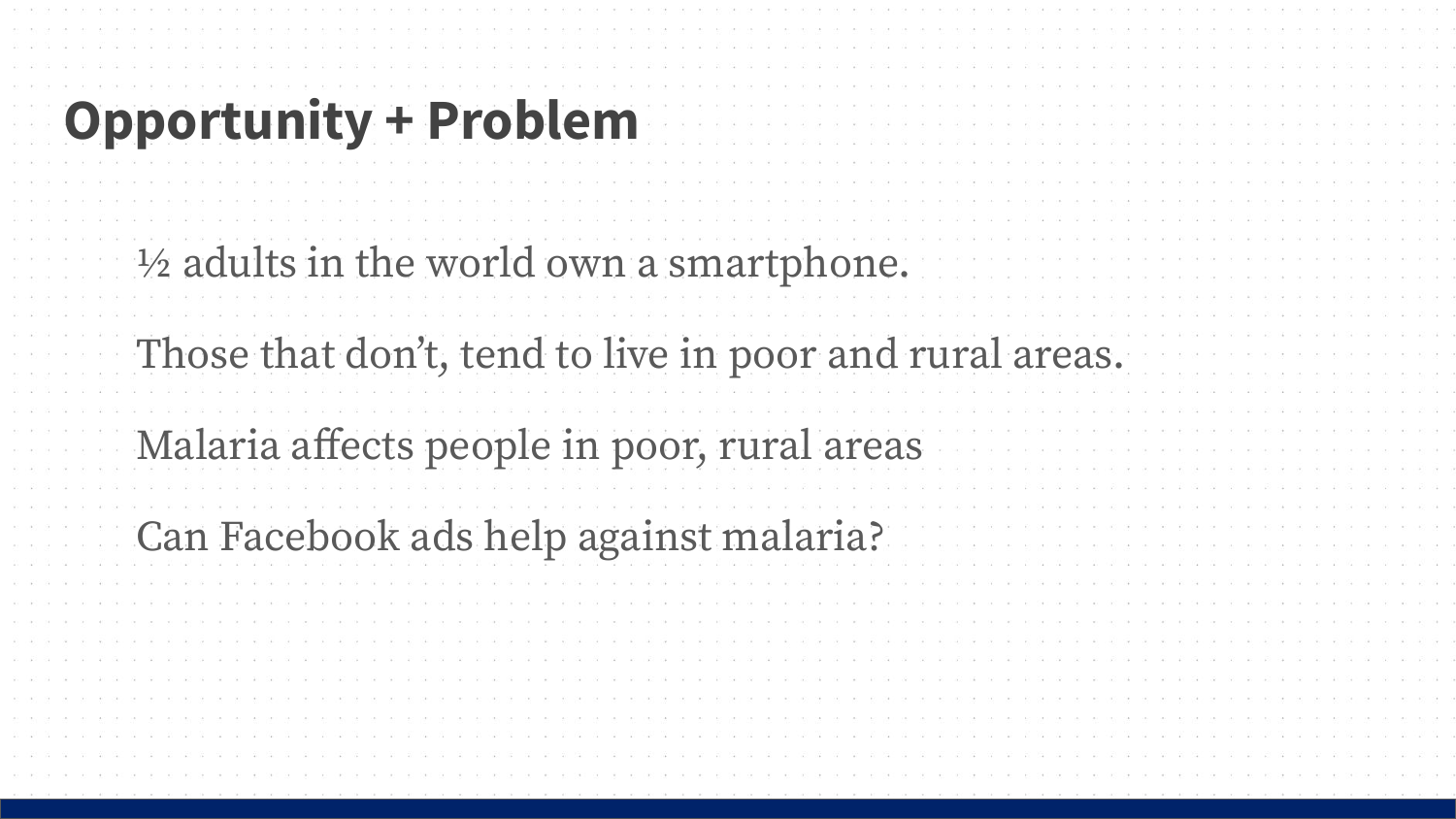| <b>Solution:</b> | 1. Let's determine who malaria<br>affects the most and the least. |
|------------------|-------------------------------------------------------------------|
|                  |                                                                   |
| <b>Stratify</b>  | 2. Let's measure the effect of the<br>campaign on both groups.    |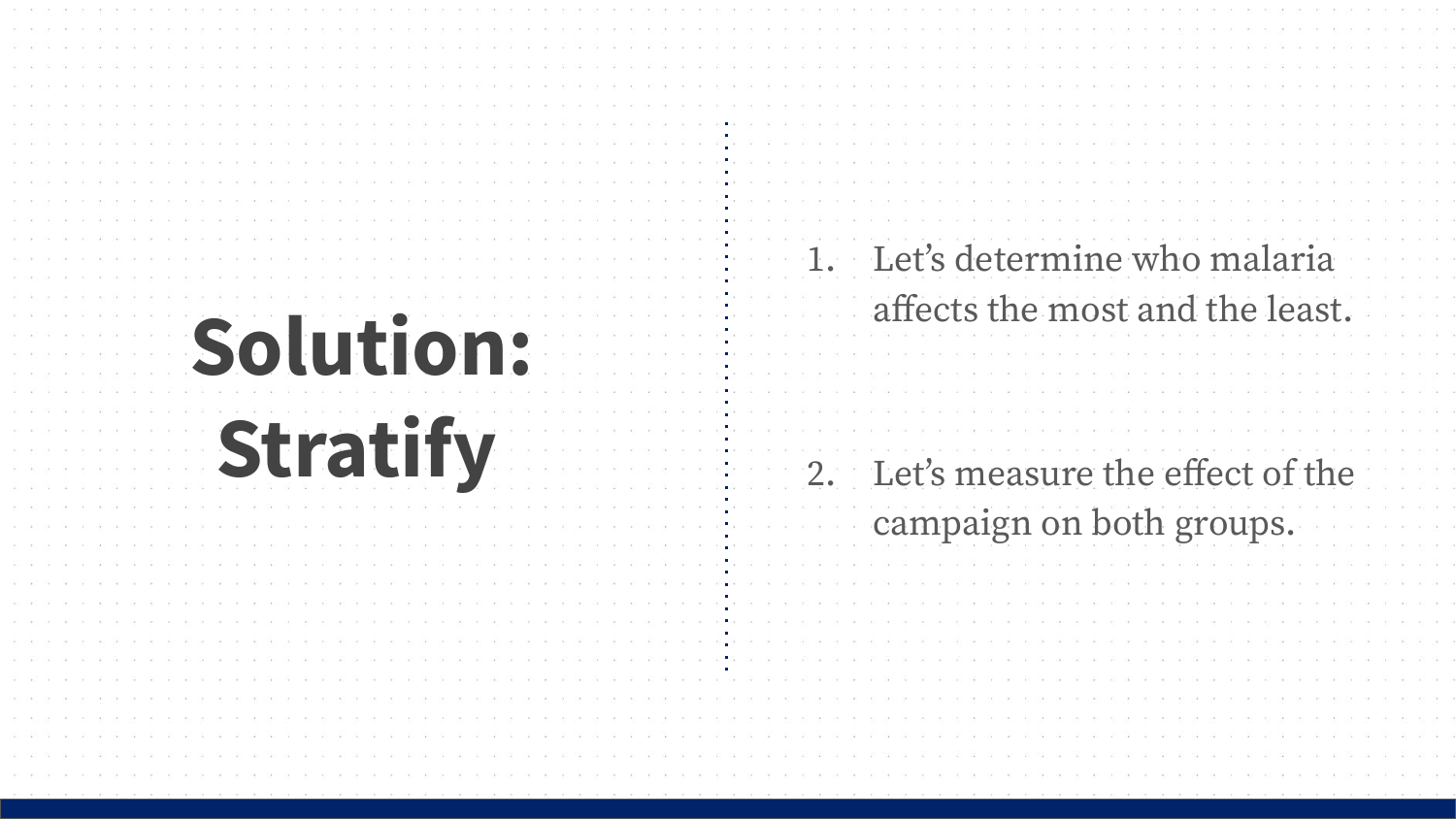| Those in mud/tin/straw      |  |
|-----------------------------|--|
|                             |  |
| dwellings are 2x more       |  |
|                             |  |
| likely to have malaria than |  |
| those in concrete/brick     |  |
|                             |  |
|                             |  |
| dwellings.                  |  |
|                             |  |
|                             |  |
|                             |  |
|                             |  |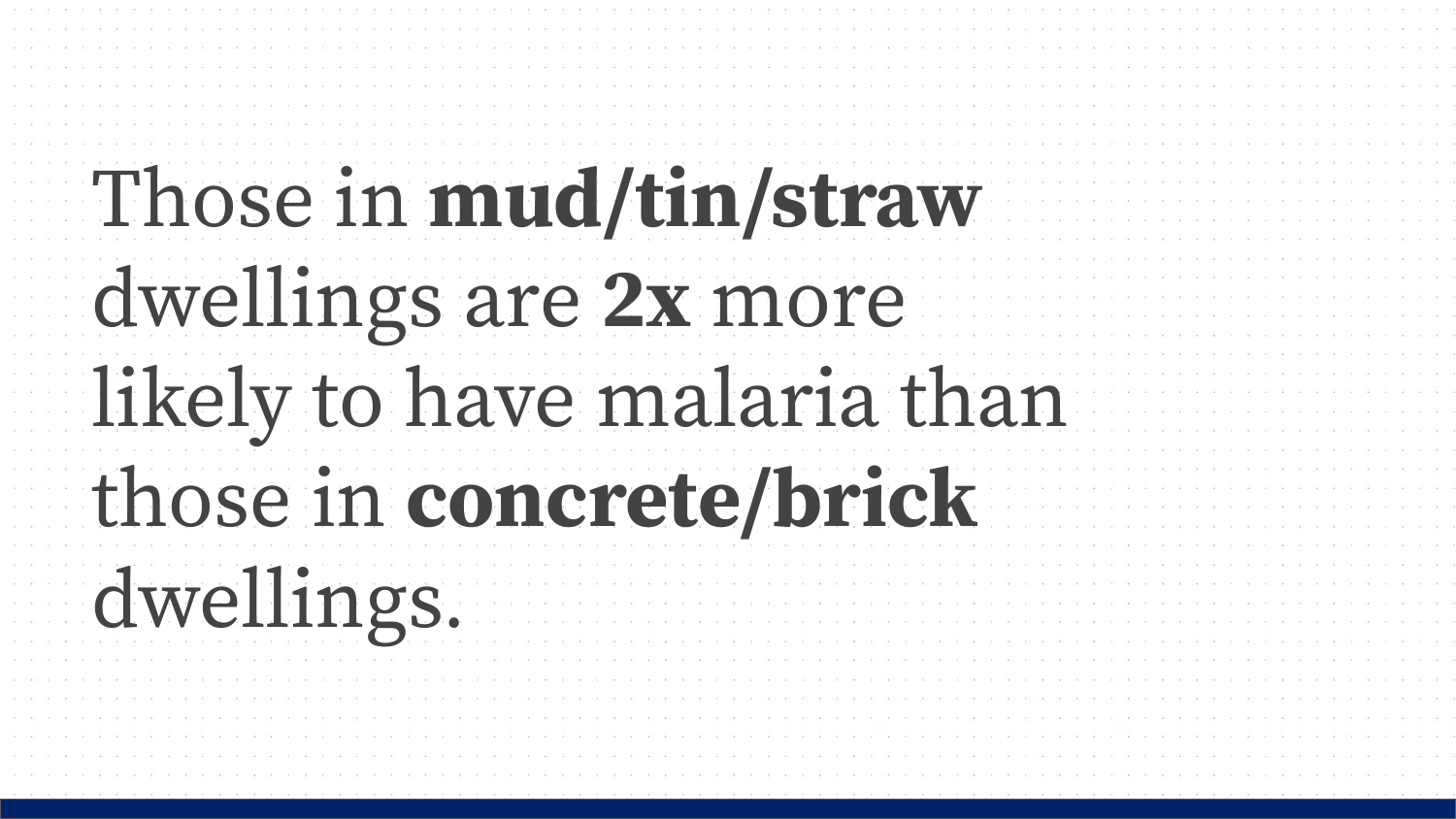|  |  |  | <b>Malaria No More Ad Campaign</b> |  |  |  |  |  |  |  |  |  |  |  |  |  |  |  |
|--|--|--|------------------------------------|--|--|--|--|--|--|--|--|--|--|--|--|--|--|--|
|  |  |  |                                    |  |  |  |  |  |  |  |  |  |  |  |  |  |  |  |
|  |  |  |                                    |  |  |  |  |  |  |  |  |  |  |  |  |  |  |  |
|  |  |  |                                    |  |  |  |  |  |  |  |  |  |  |  |  |  |  |  |
|  |  |  |                                    |  |  |  |  |  |  |  |  |  |  |  |  |  |  |  |
|  |  |  |                                    |  |  |  |  |  |  |  |  |  |  |  |  |  |  |  |
|  |  |  |                                    |  |  |  |  |  |  |  |  |  |  |  |  |  |  |  |
|  |  |  |                                    |  |  |  |  |  |  |  |  |  |  |  |  |  |  |  |
|  |  |  |                                    |  |  |  |  |  |  |  |  |  |  |  |  |  |  |  |
|  |  |  |                                    |  |  |  |  |  |  |  |  |  |  |  |  |  |  |  |
|  |  |  |                                    |  |  |  |  |  |  |  |  |  |  |  |  |  |  |  |
|  |  |  | 22 states.                         |  |  |  |  |  |  |  |  |  |  |  |  |  |  |  |
|  |  |  |                                    |  |  |  |  |  |  |  |  |  |  |  |  |  |  |  |
|  |  |  |                                    |  |  |  |  |  |  |  |  |  |  |  |  |  |  |  |
|  |  |  |                                    |  |  |  |  |  |  |  |  |  |  |  |  |  |  |  |
|  |  |  | 133M people reached.               |  |  |  |  |  |  |  |  |  |  |  |  |  |  |  |
|  |  |  |                                    |  |  |  |  |  |  |  |  |  |  |  |  |  |  |  |
|  |  |  |                                    |  |  |  |  |  |  |  |  |  |  |  |  |  |  |  |
|  |  |  |                                    |  |  |  |  |  |  |  |  |  |  |  |  |  |  |  |
|  |  |  | Stratified by age, gender,         |  |  |  |  |  |  |  |  |  |  |  |  |  |  |  |
|  |  |  |                                    |  |  |  |  |  |  |  |  |  |  |  |  |  |  |  |
|  |  |  | metro/rural.                       |  |  |  |  |  |  |  |  |  |  |  |  |  |  |  |
|  |  |  |                                    |  |  |  |  |  |  |  |  |  |  |  |  |  |  |  |
|  |  |  |                                    |  |  |  |  |  |  |  |  |  |  |  |  |  |  |  |
|  |  |  |                                    |  |  |  |  |  |  |  |  |  |  |  |  |  |  |  |
|  |  |  |                                    |  |  |  |  |  |  |  |  |  |  |  |  |  |  |  |
|  |  |  |                                    |  |  |  |  |  |  |  |  |  |  |  |  |  |  |  |
|  |  |  |                                    |  |  |  |  |  |  |  |  |  |  |  |  |  |  |  |
|  |  |  |                                    |  |  |  |  |  |  |  |  |  |  |  |  |  |  |  |
|  |  |  |                                    |  |  |  |  |  |  |  |  |  |  |  |  |  |  |  |
|  |  |  |                                    |  |  |  |  |  |  |  |  |  |  |  |  |  |  |  |
|  |  |  |                                    |  |  |  |  |  |  |  |  |  |  |  |  |  |  |  |
|  |  |  |                                    |  |  |  |  |  |  |  |  |  |  |  |  |  |  |  |
|  |  |  |                                    |  |  |  |  |  |  |  |  |  |  |  |  |  |  |  |

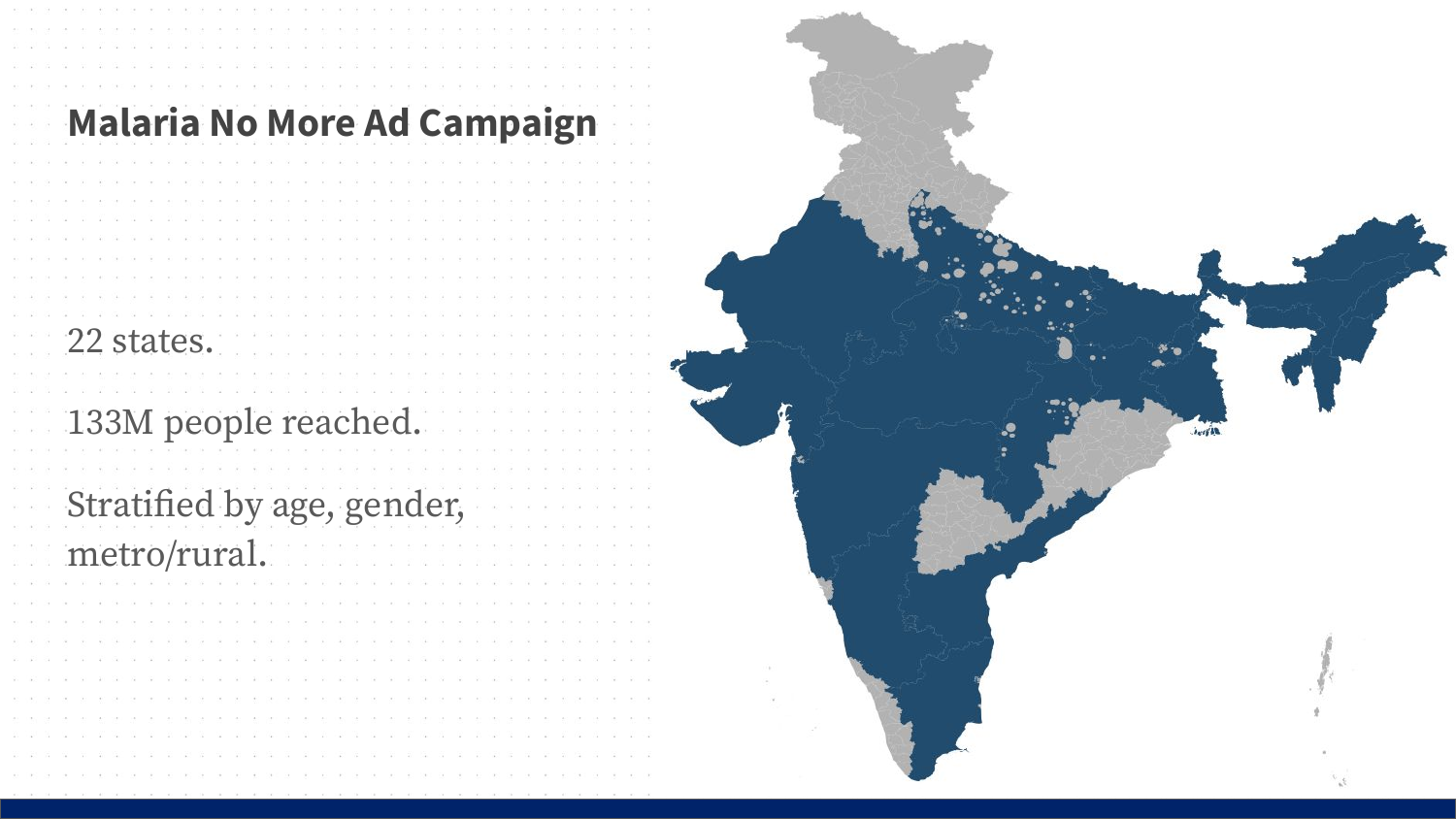| <b>Impact Evaluation Recruitment</b>                                       |  |
|----------------------------------------------------------------------------|--|
| Q: Sleeping under mosquito<br>nets.                                        |  |
| Recruitment campaign<br>stratified across 80 districts +<br>dwelling type. |  |
| https://vlab.digital                                                       |  |
|                                                                            |  |

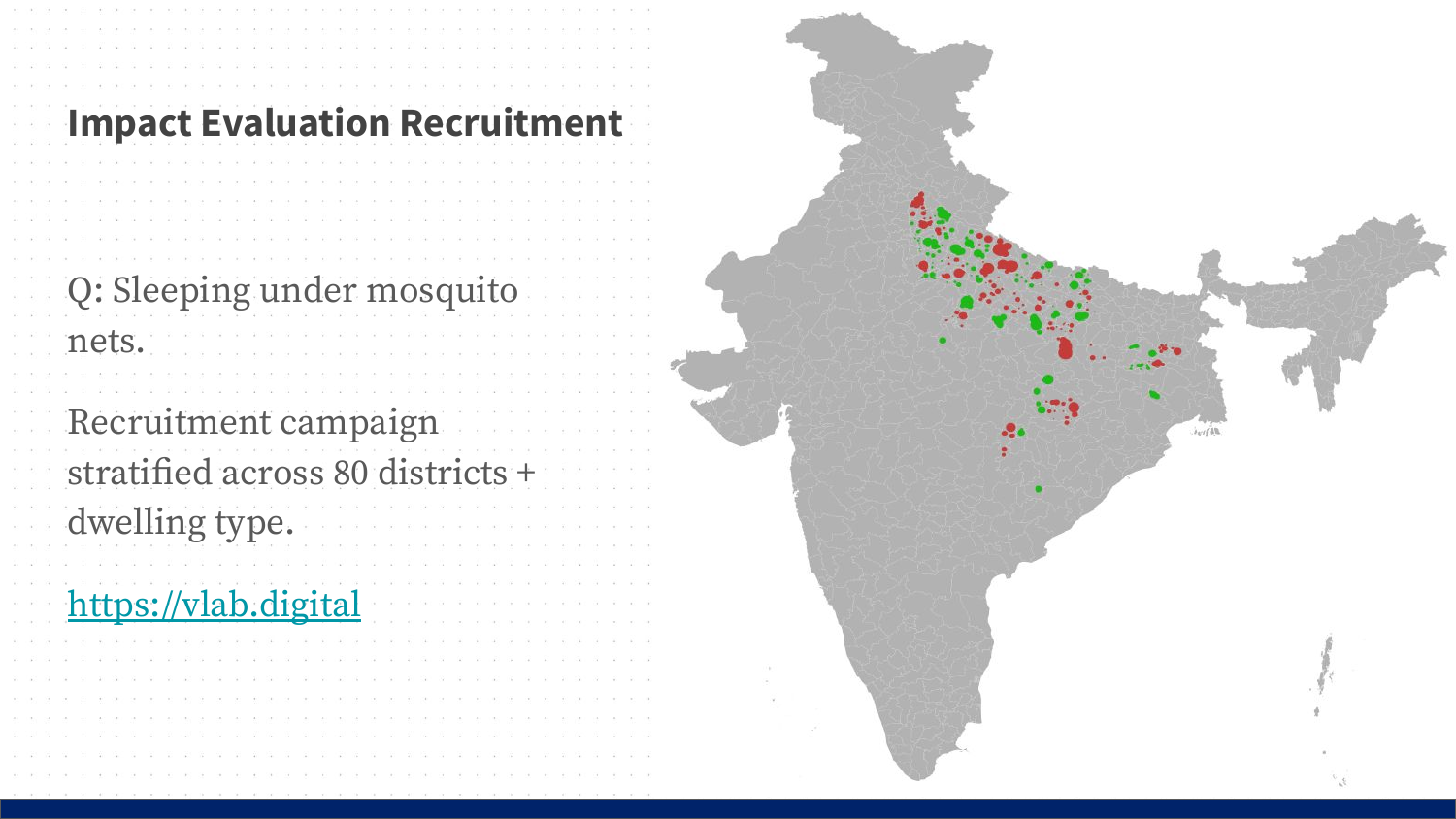| <b>Population-level</b><br>effects of the | People in concrete/brick dwellings<br>were more likely to sleep under<br>mosquito nets. |
|-------------------------------------------|-----------------------------------------------------------------------------------------|
| campaign                                  | People in mud/tin/straw dwellings                                                       |
|                                           | were seemingly not affected by the<br>treatment.                                        |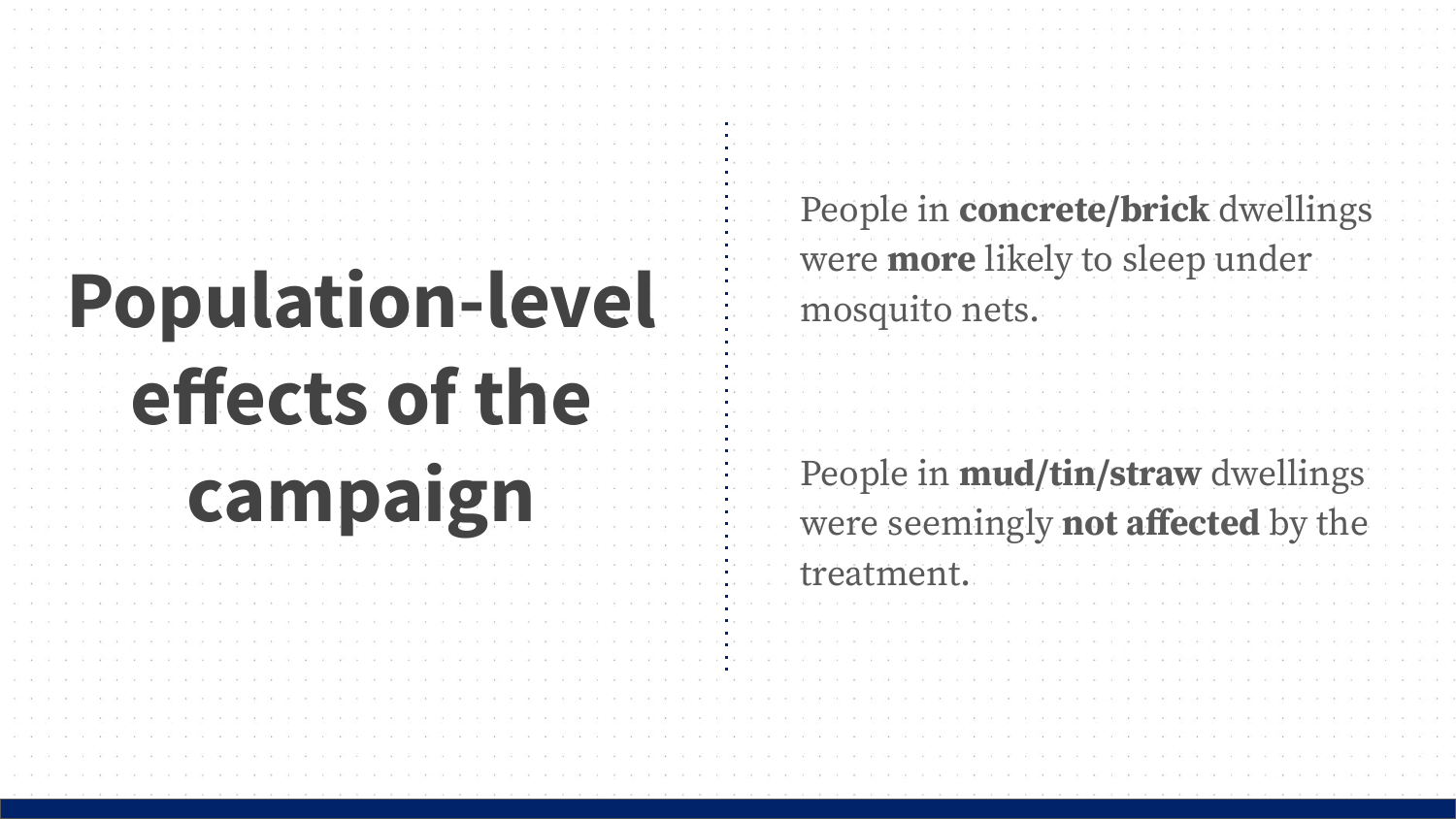| <b>Remarketing study</b>                             |  |
|------------------------------------------------------|--|
| 4908 survey participants.                            |  |
| Show them ads (real ads, real<br>timeline)           |  |
| ~6.5 ads each in 2 weeks.                            |  |
| Q: Did you sleep under a<br>mosquito net last night? |  |
|                                                      |  |
|                                                      |  |

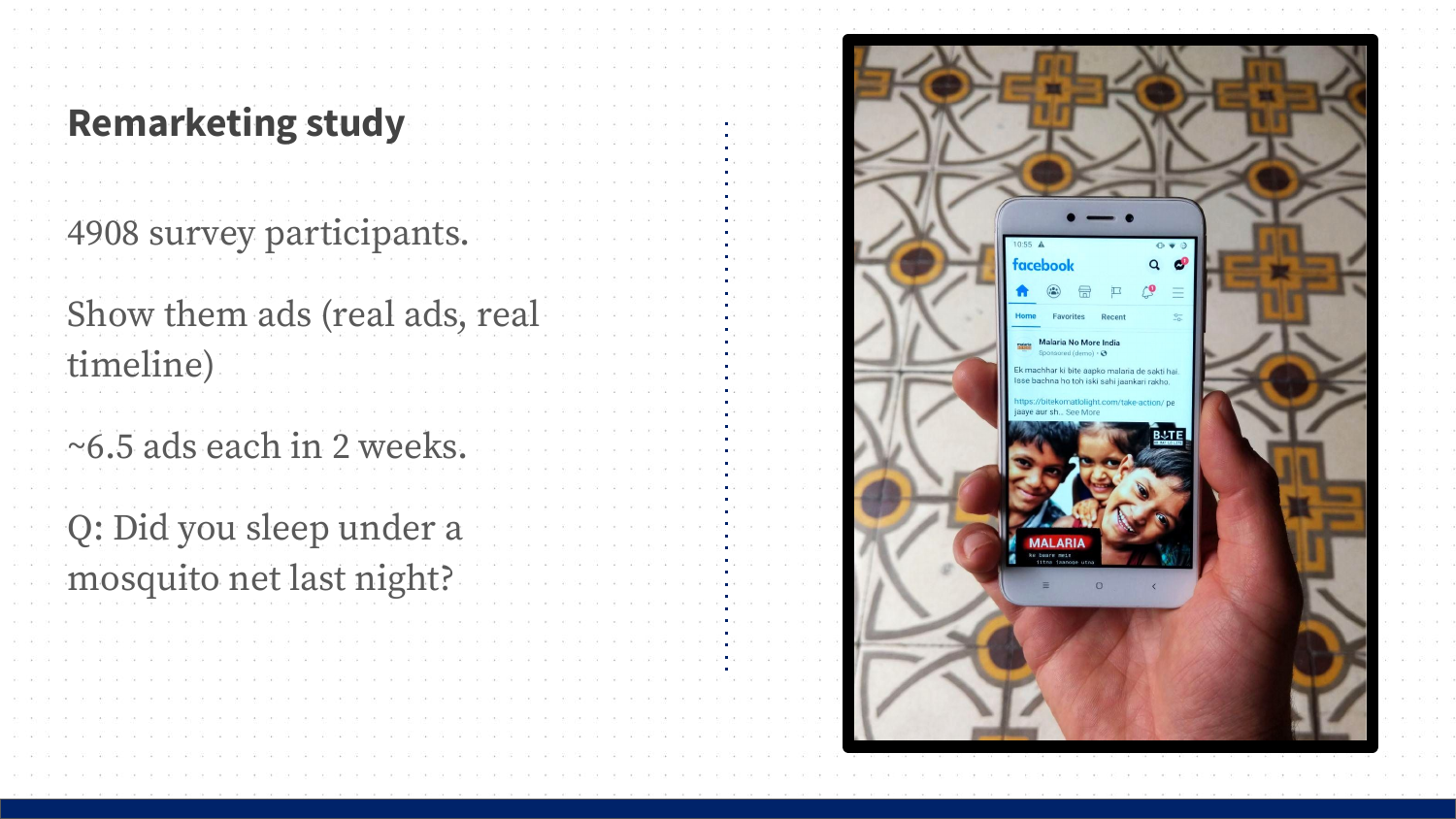| <b>Direct effect of</b><br>the ads | Both dwelling-type subgroups<br>showed equal improvement in<br>probability of sleeping under a<br>mosquito net. |
|------------------------------------|-----------------------------------------------------------------------------------------------------------------|
|                                    |                                                                                                                 |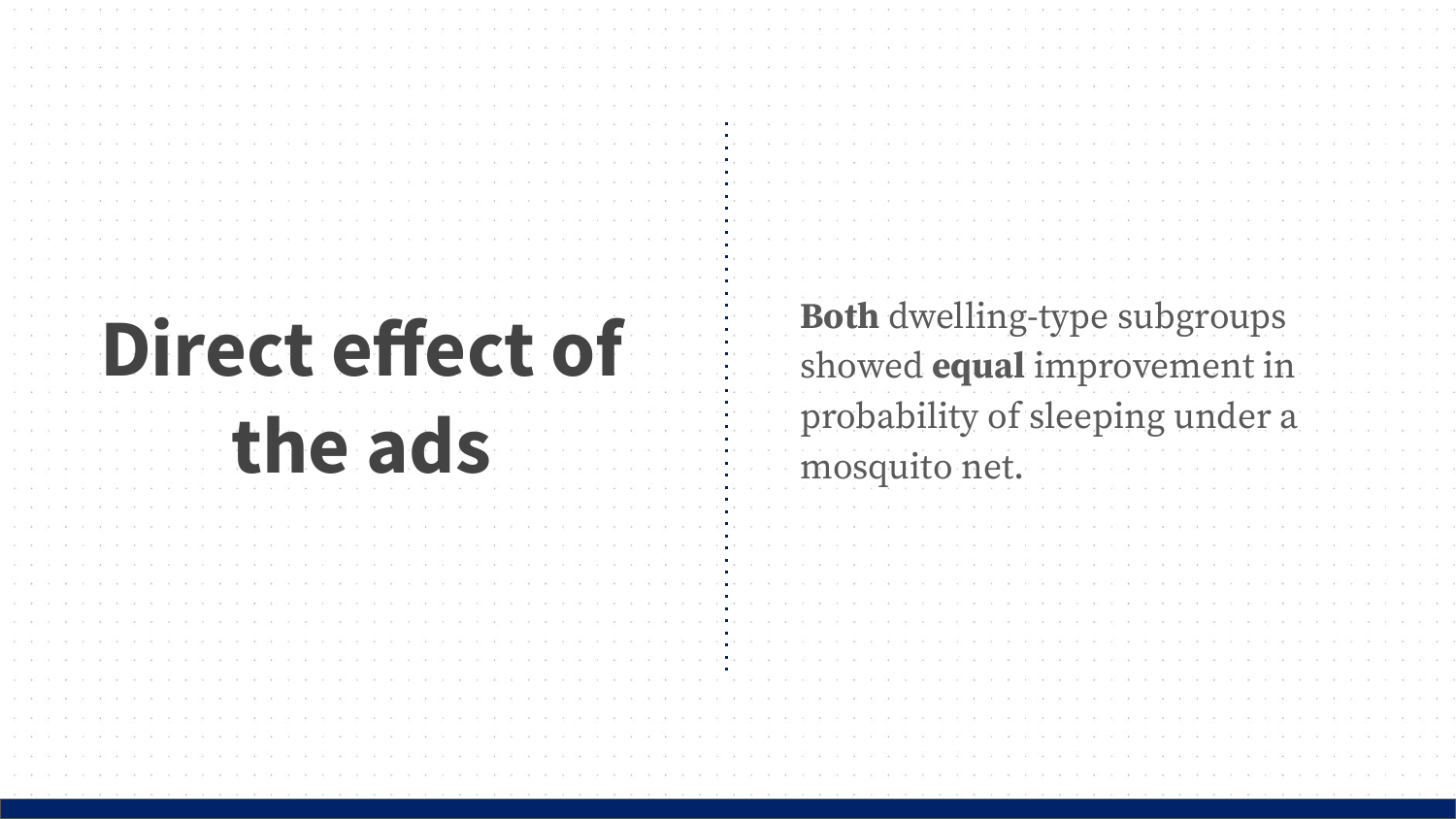| <b>Takeaways - measurement</b>                                |  |
|---------------------------------------------------------------|--|
| Policies and interventions affect subpopulations differently. |  |
| Measuring effects on different populations can be hard.       |  |
| Digital advertising can be used for recruitment.              |  |
| We can automate the process.                                  |  |
|                                                               |  |
|                                                               |  |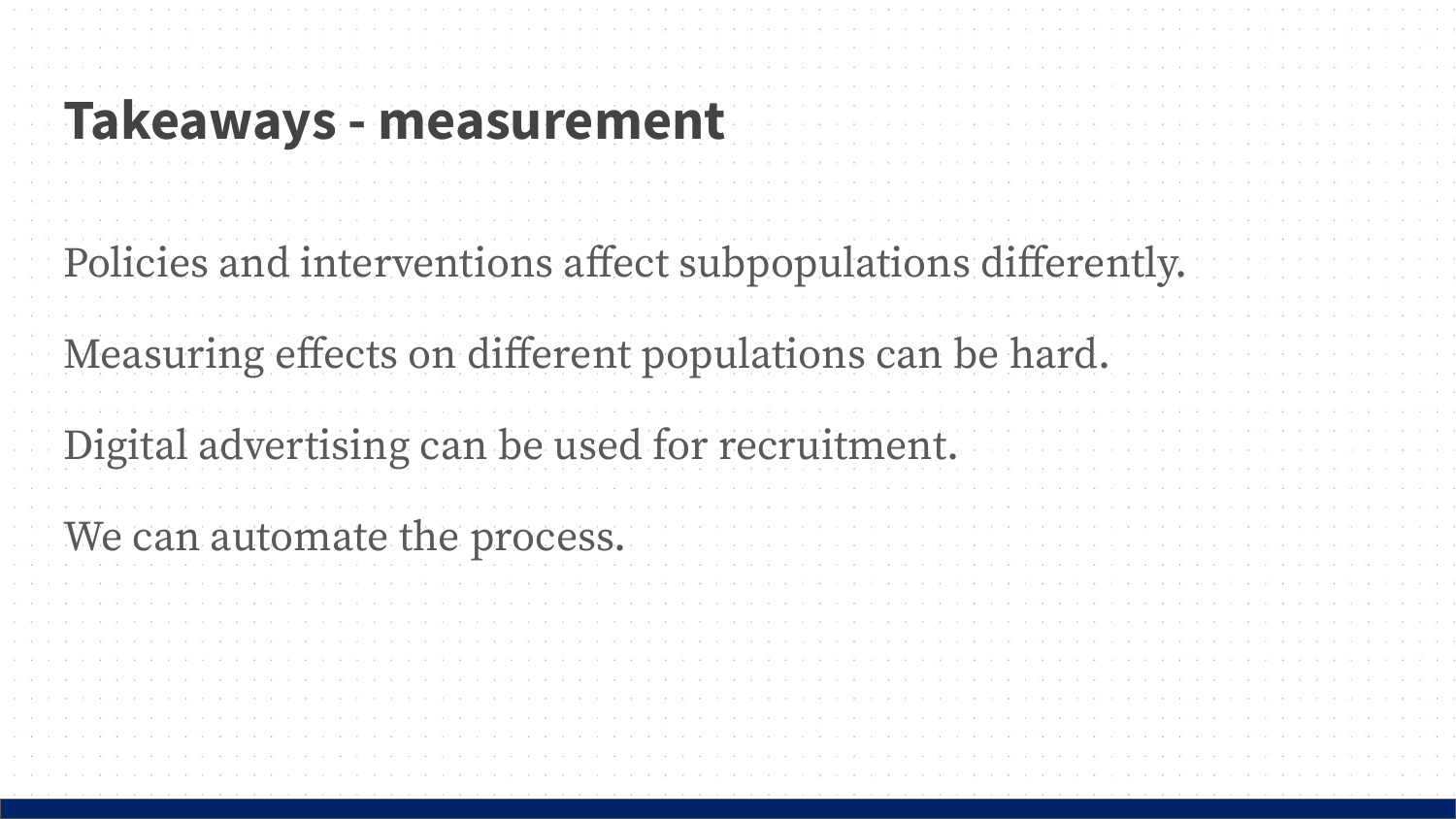| Takeaways - impact                                                  |
|---------------------------------------------------------------------|
| No off-the-shelf tools to target those most at risk for             |
| No off-the-shelf tools to maximize social impact of an ad campaign. |
| Advanced targeting of ad platforms can be used.                     |
| We need off-the-shelf tools.                                        |
|                                                                     |